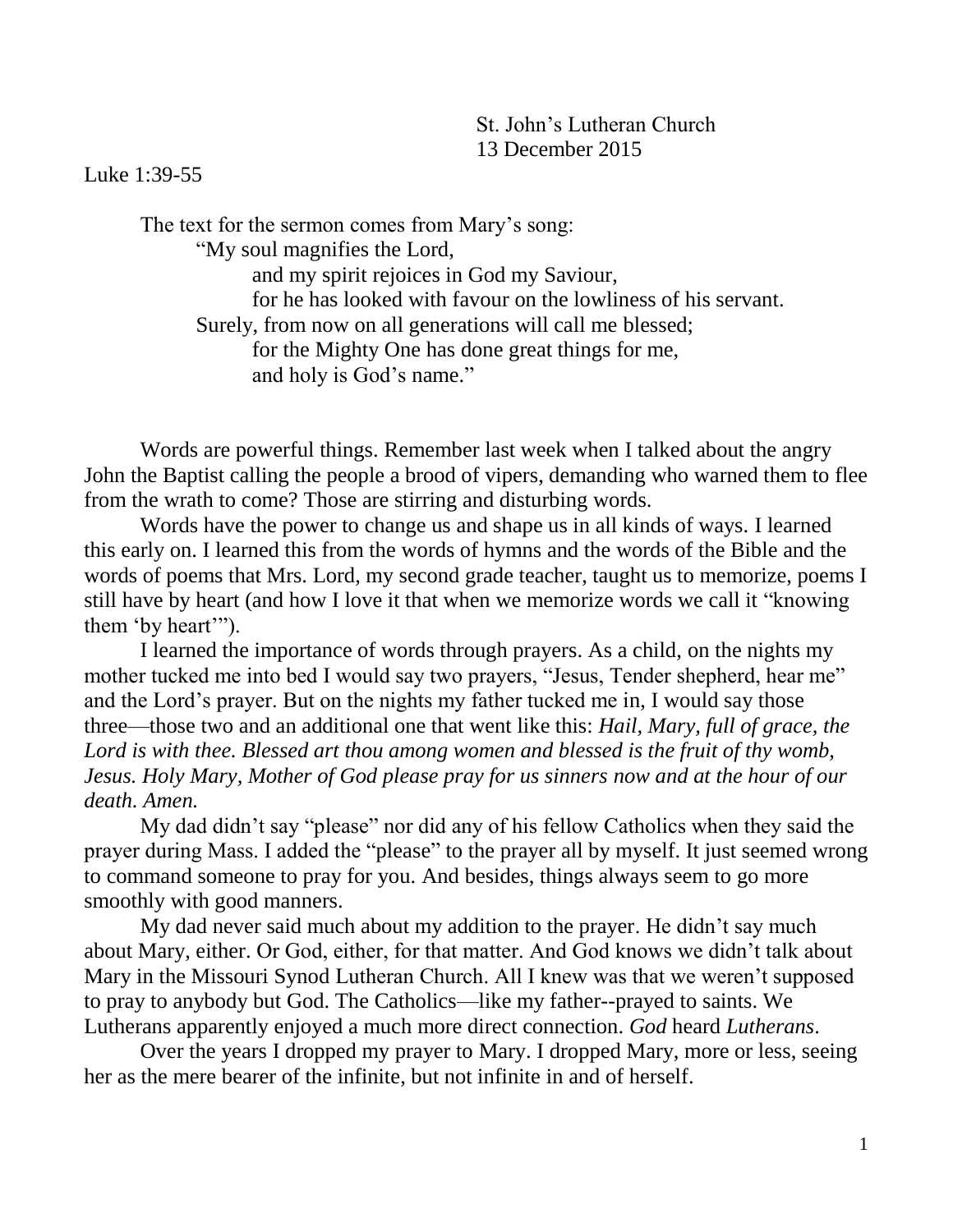But then somewhere along the line—say, maybe in my fourth month of pregnancy with my oldest daughter, Madeleine, as we were putting up the tree and I was just beginning to wear my brand-new maternity clothes, the *bearer* of the infinite began to seem awfully interesting.

She could have said no, you know. Mary could have just said no. But just as John the Baptist called his followers vipers and accused them of fleeing from the wrath they deserve, in Mary's response to Gabriel, we have another potent example of the vast power of words. Everybody searches, in times of difficulty and challenge, for the right words. Everybody weeks to avoid a failure of communication.

And Mary—talking to an angel, searching for the right words--Mary simply said yes. Mary said, according to St. Luke's gospel "Here am I. Let it be with me according to your word."

She said to that nervous, overburdened angel Gabriel, *we'll go with what you're telling me. I'll take your word on this. I'll take the Word into my body where it will become not the ghost of an idea, but the flesh of a child. I'll take the Word into my body where it will not become a Word any longer, but a Deed. A Deed and a Savior.*

That is how, I believe, Mary chose not to flee the wrath to come. You know how I feel about John the Baptist, how I'd prefer it if he'd just clean up, take a Valium and get off all our backs. Still, John is right, of course. We do cower in fear and we do seek to flee because we fear the wrath our sin can incur. So John speaks to humanity in general and across the board John speaks and the pattern of human behavior is duly noted, duly confirmed.

But Mary responds to Gabriel in particular and when she speaks, the world is changed. The word is made not only flesh as we say so easily, so suavely, forgetting just exactly what that means which is the word is made into deed and love comes alive. Mary gives her body as a home for Jesus so that, in the fullness of time, Jesus gives his body that we might find a home in God.

With a soulfulness that I think we can't help but admire, Mary says yes to God and she puts her trust in God. She is willing to depend on God. But with her agreement, she is also saying that she will let God put God's trust in her—and bear the Christ child into the world. The word is made deed by God's word and by Mary's word, as well. It's a kind of contract, isn't it, between God and Mary. A covenant we call it in church, a deal struck, a willing partnership.

Mary gets to give birth to the wonderful counselor, the mighty God, the prince of peace. Mary gets to give birth to love.

And because of that, so do we.

You see, I think that Christmas isn't a grand mystery. Nor is it an occasion for us stuffy church types to only decry commercialism and mourn the secularism of what has become such a noisy holiday.